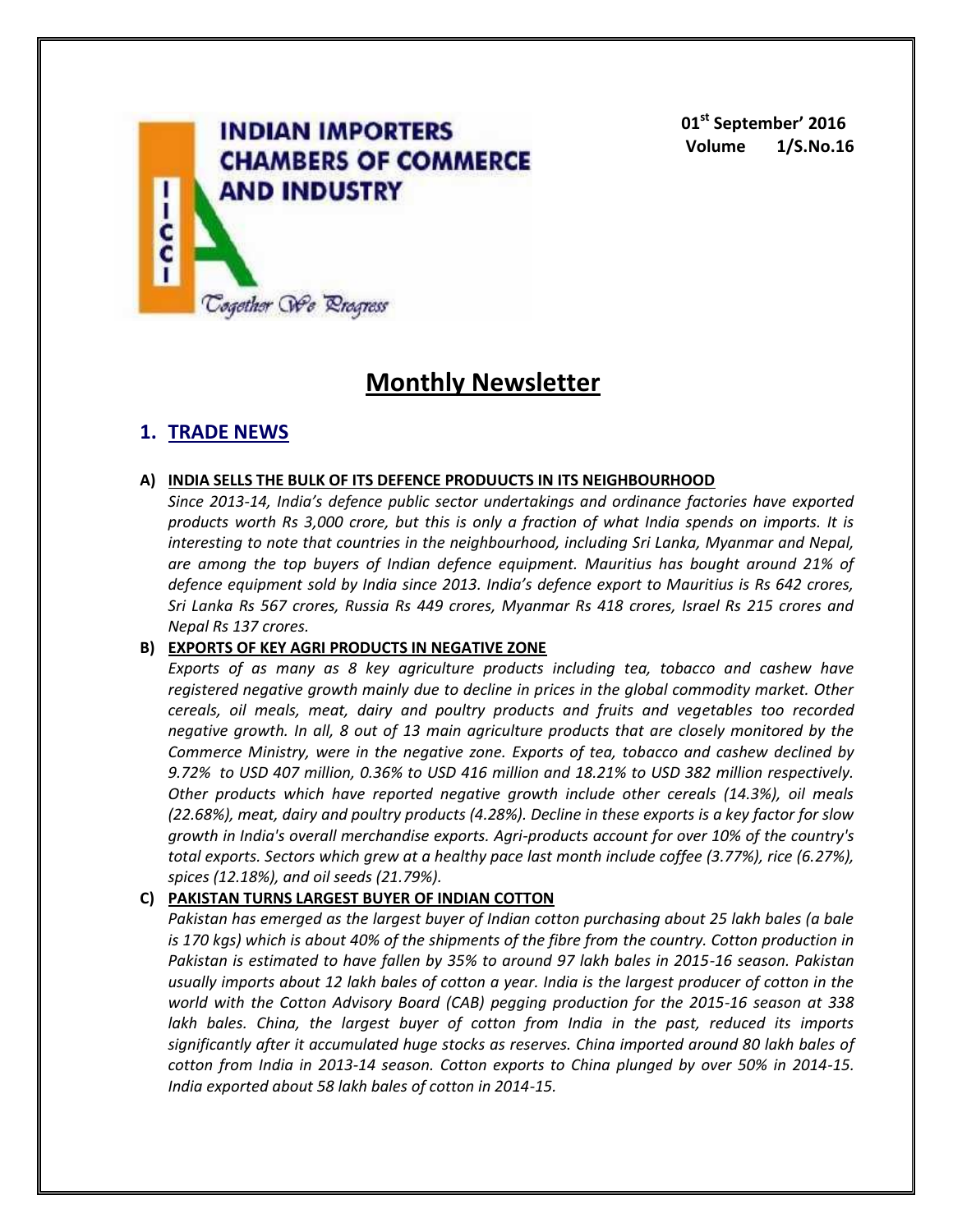# **2. FDI**

#### **A) 7 FOREIGN INVESTMENT PROPOSALS WORTH RS 300 CRORE CLEARED**

*FIPB approved seven foreign investment proposals, including that of Tikona Digital Networks envisaging FDI of Rs 267 crore. Laurus Labs' proposal was also among the proposals that received board's approval. In 2015-16, the FDI inflows in the country grew by 29% to \$40 billion as against \$30.93 billion in 2014- 15.*

# **3. ECONOMY**

### **A) GST: WHAT WILL BECOME CHEAPER AND MORE EXPENSIVE**

*The landmark Goods and Services Tax (GST) was passed by the Rajya Sabha on Aug 3, 2016. Hailed as the biggest tax reform since independence, the one-nation-one-tax regime will convert 29 states into a single market. The GST will be implemented from April 1, 2017. It is expected to add 2% points to India's GDP, according to economists. The adoption of the GST regime will make manufacturing cheaper, leading to lower prices of a number of manufactured goods. On the other hand, services are likely to become costlier under the GST. Items that could become cheaper: Auto: Prices of entry-level cars, two-wheelers, SUVs, Car batteries, Paint, cement, Electronics items like fans, lighting, water heaters, air coolers, etc. Items that could become costlier: Cigarette prices likely to go up as GST rate for tobacco will be higher than current duties, Mobile phone calls may get costlier as service tax will go up, Textile and branded jewellery may become costlier.*

#### **B) LOW OIL PRICES SHRINK GULF JOBS FOR INDIANS, HIT REMITTANCES**

*The Government faces a worrying and more intractable problem of declining remittances from the Persian Gulf region due to low crude oil prices that have rendered a large number of expatriates jobless. India is the largest recipient of remittances in the world and the Gulf countries account for more than half of this amount. The United Arab Emirates was the biggest source of remittances to India from the Gulf in 2015-16, accounting for 38.7% of the total inflow, followed by Saudi Arabia, with a 28.2% share. Saudi Arabia, which has the highest number of Indian expatriates and is also India's leading crude oil supplier, saw a continued decline of Indians travelling to the country in 2015 due to the declining oil prices and jobs. While 434,124 Indians visited Saudi Arabia in January-March 2015, the number fell to 401,034 in the next quarter, 370,282 in July-September and 378,881 in the quarter to December. Meanwhile Saudi Arabia's Nitaqat law, which allows the government to reserve jobs for the native people, is likely to make things harder for outsiders including Indians seeking jobs. Indian expatriates are also worried about the possibility of the government imposing a tax on personal income. Besides, Saudi Arabia has unveiled plans to reduce its reliance on hydrocarbons and announced plans to sell shares in state owned oil firm Saudi Aramco and place the funds raised into an investment fund. The Saudi monarchy could also bring in private players in service sectors such as like education, healthcare and airports. Declining oil prices have also hit exports to the Gulf region, with goods exports falling 18.7% in 2015-16 compared to that a year ago. A fourth of Indian exports to the region are petroleum products. Analysts said there is a silver lining amid the slump as infrastructure development is picking up pace in all six Gulf countries and this in turn will create demand for professional and skilled workers.*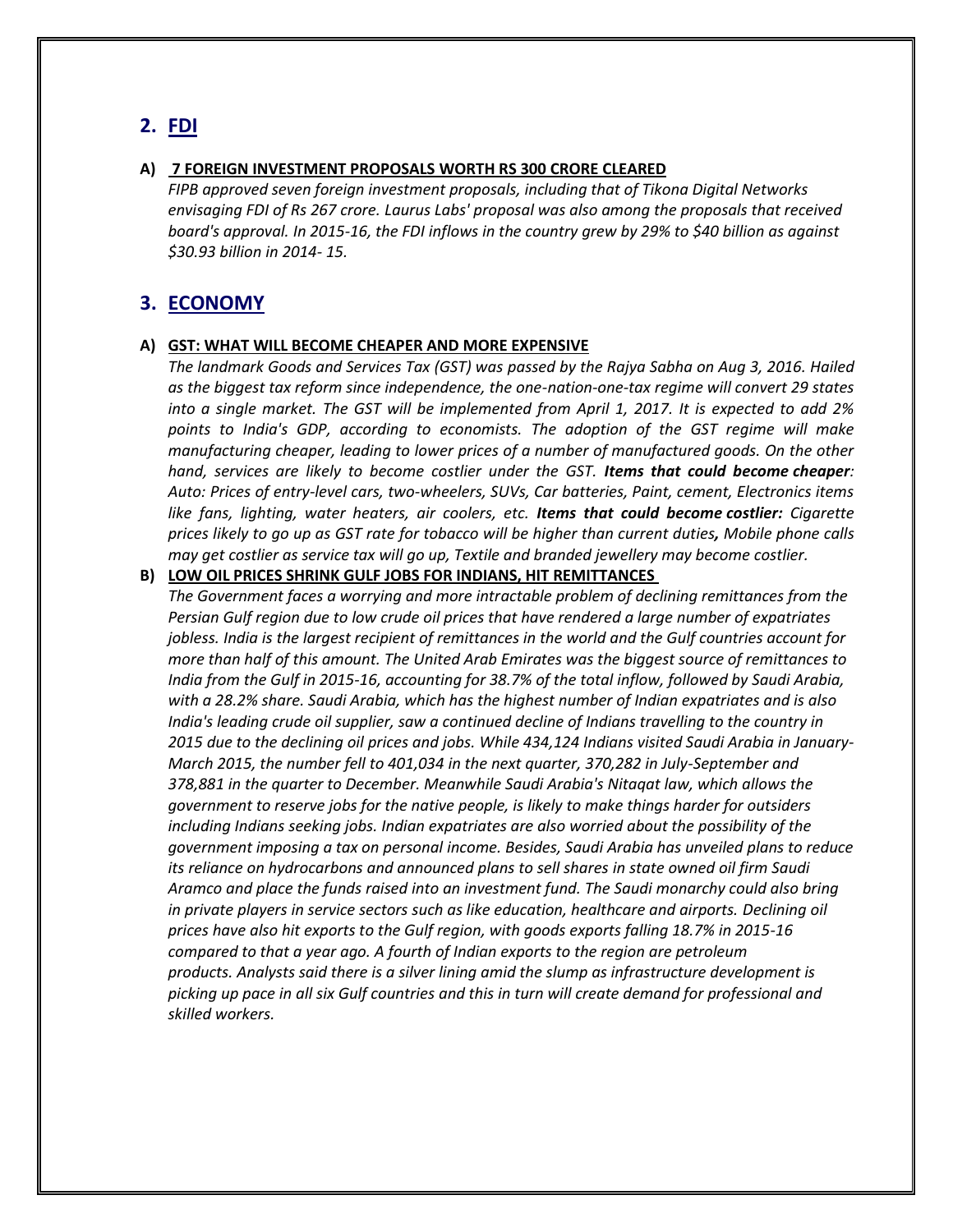# **4. PAN INDIA**

### **A) 160.64 MEGAWATT RENEWABLE ENERGY PROJECTS AT MAJOR PORTS BY 2017**

*The Ministry of Shipping is keen to promote the use of renewable sources of energy and is in the process of installing solar and wind based power systems at all the Major Ports across the country. The Ministry aims to set up 90.64 MW of Solar Energy Capacity at twelve Major Ports and 70 MW of Wind Energy Capacity at four Major Ports by 2017. These major ports have started the process of setting-up the renewable energy projects from their profit earnings. The total financial implications of the solar projects will be 407.7 crores. The wind energy projects will be executed in three Major Ports namely Kandla, V.O. Chidambaranar Port and Kamarajar Port. The total MW capacity of the wind energy projects is estimated to be 70 MW. A total of 6.94 MW of solar projects has already been commissioned with Vishakhapatnam Port leading the way with 6.25 MW, the other ports in which solar projects have been commissioned are Kolkata Port, New Manglore Port, V.O. Chidambaranar Port & Mumbai Port. The remaining solar power projects will be commissioned phase wise and is expected to be completed by 2017. These projects are a part of the Green Port Initiative launched by the Ministry of Shipping. These renewable energy projects will help in the reduction of carbon emission and will lead to improvement of the environment around the ports. These projects will also help to reduce cost of power purchased by utilization of renewable energy for power generations.*

### **B) INDIA RISES TO 66TH RANK IN INNOVATION**

*Reversing a trend of declining rankings every year, India rose by 15 positions to become the 66th most innovative nation in the world. India's neighbour China also improved its ranking slightly and broke into the club of 25 top innovative nations in the world. Switzerland has emerged as the most innovative country for the sixth time in a row.*

# **C) CHINA'S LARGEST TRAIN MAKER LAUNCHES INDIA OPS WITH HARYANA FACTORY**

*China's biggest high-speed train and railway equipment maker announced that its first joint venture in India has started operations in Haryana, in an indication that Sino-India cooperation in the railways sector was poised to take off. It is for the first time that the Beijing-based China Railway Rolling Stock Corporation (CRRC) – a mammoth state-owned enterprise (SOE) in China with more than 175,000 employees – was setting up a joint venture in south Asia. The Sino-India joint venture, expected to manufacture and repair locomotive engines, is being called the CRRC Pioneer (India) Electric Company and has been set up in the Bavo Industrial sector in Haryana, on the New Delhi and Mumbai industrial corridor. Total investment is \$ 63.4 million and the Chinese side holds 51% of the share. It will also provide technology support to India's rail system, and supply electric transmission systems to oil drilling, wind power generation and mining equipment making in India. It is the first time for the company to open a plant in south Asia where one of the world's most comprehensive rail system spans. It will, however, be the first time that CRRC begins manufacturing in India.*

### **D) CENTRE TAKING STEPS TO MAKE INDIA 2ND LARGEST STEEL PRODUCER**

*Centre is making all efforts to boost steel production so that India could become the second largest steel producer in the world. Rs 62,000 crore will be spent to enhance the production capacity of steel manufacturing plants. India is at present the third largest steel producer in the world. The Centre is taking steps so that it can grab the second spot in the next two-three years. The Steel Ministry has set a target of producing 200 million tonnes of steel next year.*

# **E) INDIA IS WORLD'S THIRD BIGGEST TECH START-UP HUB**

*India is world's third largest tech start-up hub in terms of number of technology-driven start-ups, after the US and the UK. As of end of 2015, the US had more than 47,000 tech start-ups, the UK had over 4,500 and India had around 4,200 tech start-ups. According to a study, Bengaluru has the largest number of technology start-ups in India, followed by Delhi NCR, Mumbai, Hyderabad and*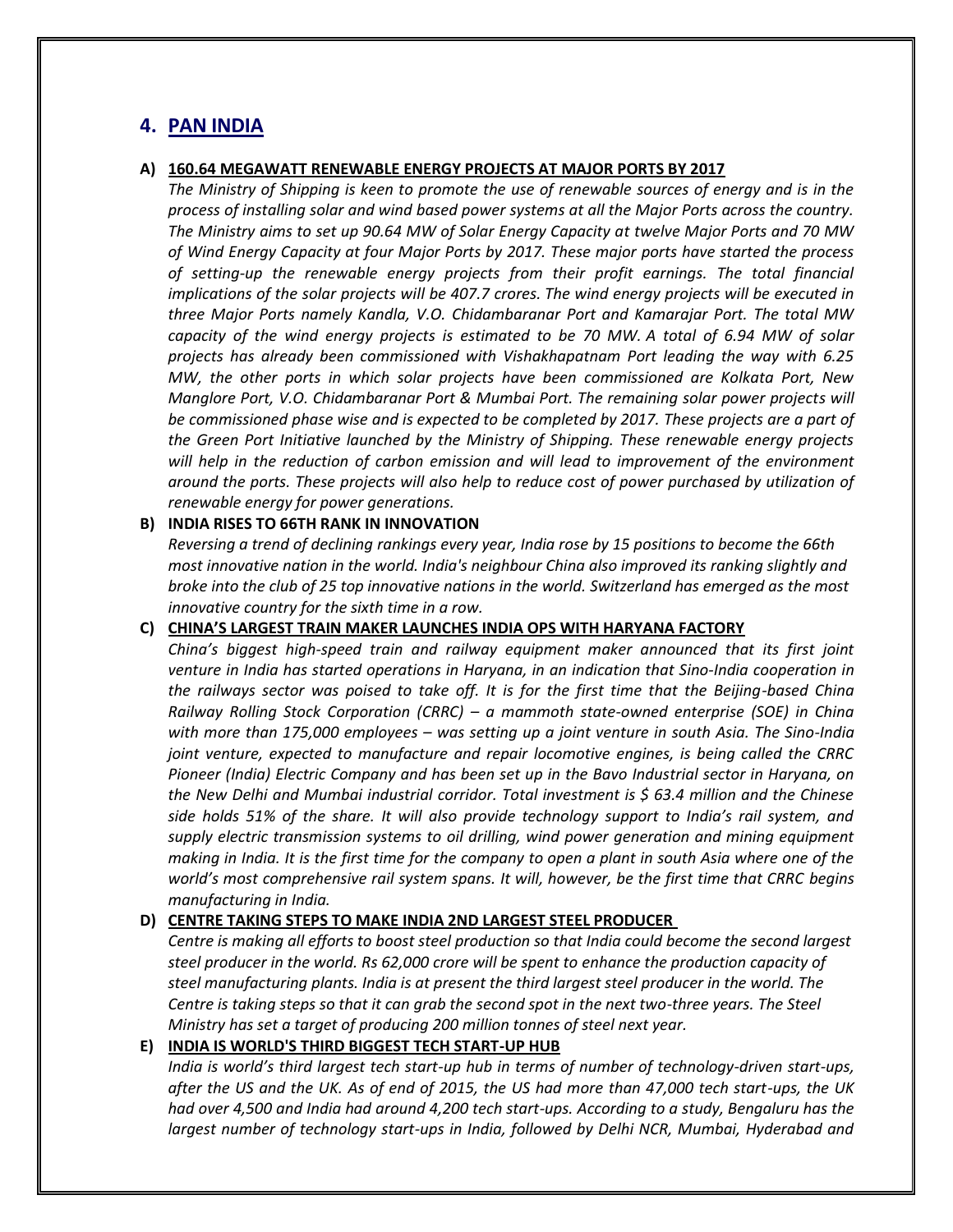*Chennai. The city of Bengaluru is host to around 26% of domestic tech start-ups, followed by Delhi NCR (23%), Mumbai (17%), Hyderabad (8%) and Chennai (6%). Even in terms of total number of start-ups, comprising both tech and non-tech areas, India ranked fifth globally with around 10,000 start-ups.*

### **F) JNPT TO SIGN AGREEMENT WITH BANKERS FOR EXTERNAL COMMERCIAL BORROWING**

*India's premier container port, Jawaharlal Nehru Port in Navi Mumbai, has signed an agreement with State Bank of India and Development Bank of Singapore for External Commercial Borrowing to the tune of USD 400 Million at a "very competitive" interest rate to improve the infrastructure required for "doubling" its existing capacity to 9.85 Million TEUs annually. The ECB of USD 400 Million (USD 300 Million from the SBI & USD 100 from DBS) will be primarily utilized by the JNPT, which has US Dollar denominated foreign currency earnings which can be leveraged for a low cost foreign currency borrowing, for expansion of its existing roads network connecting to its port project as the existing road network for evacuation of traffic is currently operated at a capacity utilization of 100%. The ministry of shipping has already granted its approval as required under the Major Port Trusts Act, 1963. The funding by JNPT is the first of its kind for major port and it opens up one more avenue for major and government ports to raise funds by accessing international markets for their requirements. The project will primarily benefit and cater to the needs of JNPT and an improved connectivity is essential for traffic evaluation from JNPT. It is of great significance to JNPT and will give a boost to the country's economy.*

### **G) INDIA ON 10 WEALTHIEST COUNTRY LIST, TAKES 7TH SPOT**

*India has figured among the top 10 wealthiest countries in the world with a total individual wealth of \$5,600 billion while the United States topped the chart. According to a report by New World Wealth, India was ranked 7th ahead of Canada (\$4,700 billion), Australia (\$4,500 billion) and Italy (\$4,400 billion), which came in at 8th, 9th and 10th slots, respectively. The US is the wealthiest in the world in terms of total individual wealth held (\$48,900 billion) while China stood second and Japan third, with total individual wealth of \$17,400 billion and \$15,100 billion, respectively. Others in the top 10 club include the United Kingdom (4) with a total individual wealth of \$9,200 billion, followed by Germany (5th, \$9,100 billion) and France (6th, \$6,600 billion).*

# **5. GOVERNMENT CIRCULARS AND POLICIES**

### **A) FSSAI BANS SILVER LEAF OF ANIMAL ORIGIN IN FOOD ITEMS**

*The Food Safety and Standards Authority of India (FSSAI) has banned the use of any material of animal origin in silver leaf (chandi ka warq), commonly used in confectionaries and sweets like barfi for decoration and also in pan and packaged supari. The move comes in the wake of concerns over use of intestines of cows and buffaloes in making these thin strips of silver. The silver leaf is prepared by placing small thin strips of silver between the intestines of cows and buffaloes and continuously hammering these bundles for up to eight hours a day till desired thickness of silver leaf is achieved. The process was found to be offensive and unhygienic posing potential risk to consumers. There were also concerns that the silver leaf contained heavy metal traces such as nickel, lead, chromium and cadmium - which are harmful for health.*

**B) GOVERNMENT WANTS DETAILS ON PACKAGED FOOD ITEMS VISIBLE AND READABLE** *The Government is planning to amend the 2011 commodities packaging rules to ensure the details on the packaged food items are more visible and readable and also wants to incorporate barcodekind of system to protect consumers from spurious products. Even the industry and public have demanded changes to the rules. Rule 7 specifies about the font size of the declaration but most companies do not follow strictly. In smaller packs, the font size is too small for consumers to read. So, Consumer Affairs Ministry has decided to adopt the US standard on font size. Right now, the font size of the declaration such as name, address, net commodity, date of manufacturing and*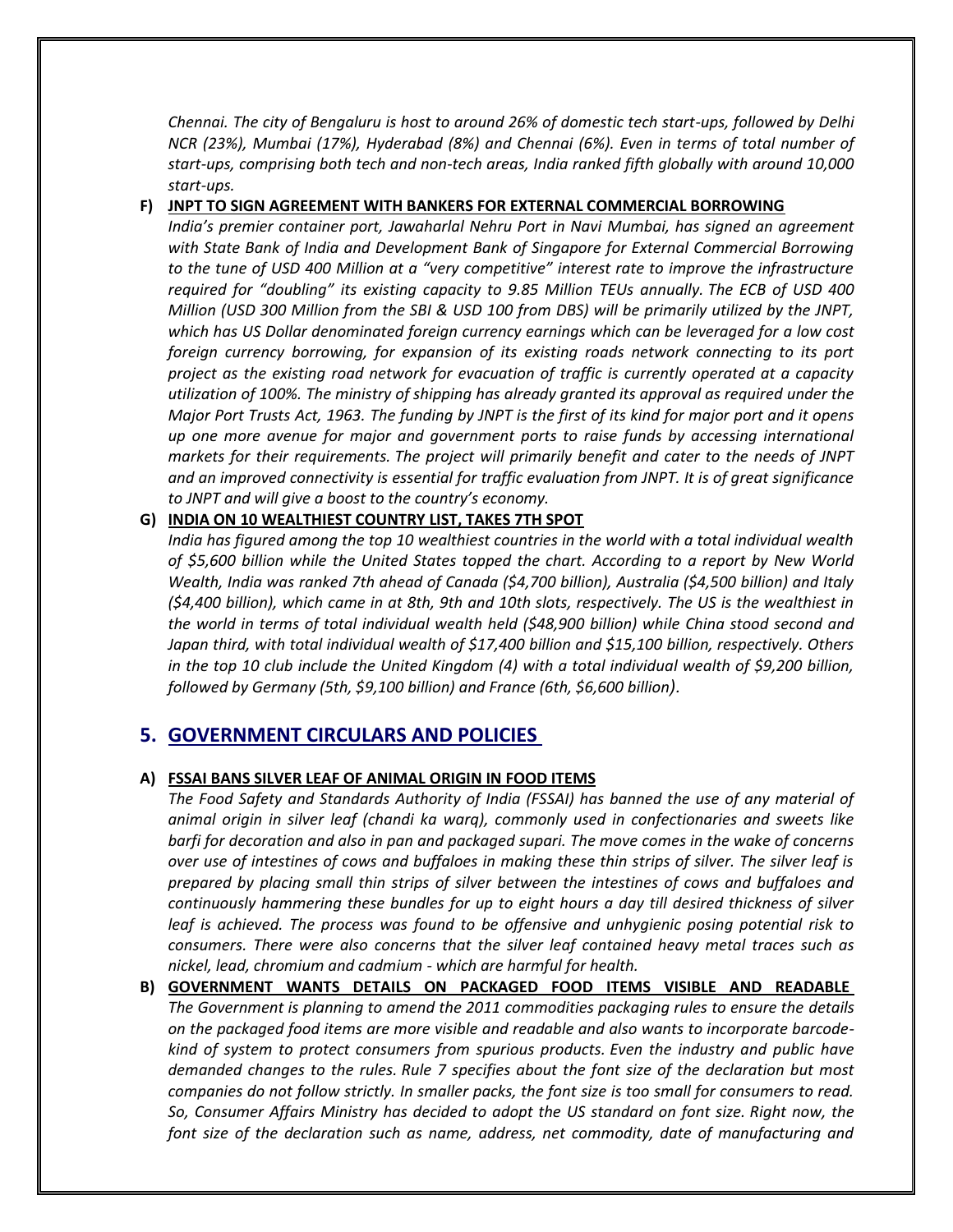*retail price -- is less than 1 mm. The US follows 1.6 mm size. India is planning to keep 1.5 mm for a pack of 200 grams/ml. The font size for a packed food item containing more than 200 grams/ml up to 500 grams/ml would be increased from 2 mm to 4 mm and for above 500 grams/ml, the font size would be doubled to 8 mm. Besides, the ministry is considering introducing bar-code or any such mark to identify food products are made in India or other country to curb sale of fake food items in the country. That apart, the ministry is considering increasing maximum quantity of packaged food items up to 50 kg/litres from the existing 25 kg/litres as for smaller packs, consumers have to pay more. So, some commodities like rice, atta and others will be packed up to 50 kg/litres. This will bring down the cost on consumers.*

# **C) NO 1% TCS ON CASH BUYS FOR EMBASSIES, UN BODIES**

*Government department, embassies, consulates and UN bodies will be among those exempted from the levy of 1% tax collection at source (TCS) on cash purchases of above Rs 2 lakh, CBDT. The Central Board of Direct Taxes (CBDT) has notified the classes of buyers on whom the TCS provisions will not apply. The provisions of sub-section 1(D) of Section 206C in relation to sale of any goods (other than bullion or jewellery) or providing any service shall not apply to the following classes of buyers -- Government; embassies, Consulates, High Commissions, Legation or Commission and trade representation of a foreign State; and institutions notified under United Nations (Privileges and Immunities) Act, 1947," CBDT said.*

# **D) FSSAI PROPOSES NEW STANDARDS FOR FROZEN PRODUCTS**

*FSSAI has proposed new standards for frozen vegetables and processed fruit products, including commonly used canned tomatoes, frozen peas and jams. As per the draft, standards have been framed for canned tomatoes, tomato juice, frozen beans, cauliflower, peas and spinach. Similarly, the regulator has come out with benchmarks for jams, fruit jellies and marmalades. The standards relate to limits for metallic contaminants in these products. In the draft, FSSAI has specified that these products will have to follow the packaging and labeling norms of the regulator. Food additives used in these products should be permitted by the regulator.*

# **6. WORLD NEWSWRAP**

# **A) THE 5 MOST PRODUCTIVE COUNTRIES IN THE WORLD**

*1. Luxembourg: £45.71 — The world's most productive nation by a long way is the tiny central European state, probably most famous for being the home of EU Commission President Jean Claude Juncker. No other state even comes close. 2. Norway: £36.36 — The Scandinavian crown for productivity sits on the head of Norway, whose workers are more than twice as productive, in monetary terms, than those in Italy, Spain and Japan. 3. Australia: £29.81 — Australia takes two crowns, one being the most productive English speaking nation, and the second as the most productive country outside Europe, according to Expert Market. 4. Switzerland: £28.35 — Swiss workers spend an average of 30.16 hours per week in the office, but contribute to a GDP per capita of £44,452, making them some of the most productive on earth. 5. Netherlands: £26.19 — Dutch people are famously laid back, but that reputation may be unfounded, given that the Netherlands is the fourth most productive nation in Europe.*

# **B) PANDA-THEMED SUBWAY TRAIN STARTS RUNNING IN CHINA**

*A panda-themed train made its debut in southwest China's Sichuan province, home of the beloved black and white bears. The train departed with its first passengers, marking the opening of the fourth subway line in the provincial capital of Chengdu. The carriages have handles shaped like panda heads, while the pole grips are painted to resemble bamboo. Seats and walls are decorated with panda patterns and pink bear footprints speckle the floor. The panda train also features announcements in the voice of a child for maximum cuteness. The subway line, which*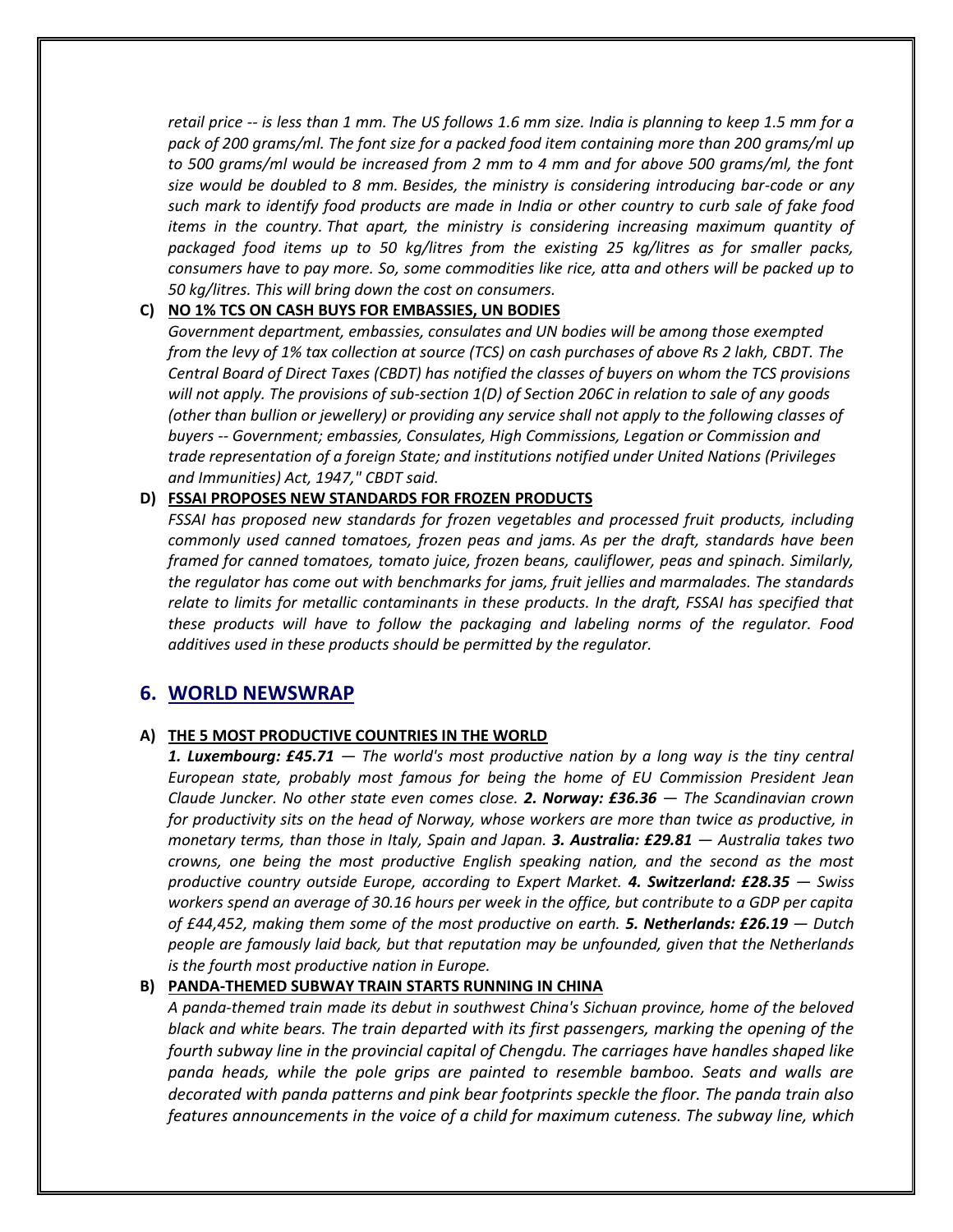*runs from the southwest to the northeast of the city, is about 20 kilometers long and has 17 stops, passing through major tourist destinations, including the Chengdu Giant Panda Base.*

### **C) KUWAIT RAISES PETROL PRICES BY OVER THAN 80%**

*The Kuwaiti has decided to raise petrol prices by more than 80% as part of economic reforms aimed at countering falling oil revenues. A statement after the cabinet meeting said the price of low octane petrol will rise by 41% to 28 US cents a liter while high grade petrol will increase by 61% to 35 cents. It also decided to raise the price of environmentally friendly low-emission "ultra" petrol by 83% to 55 cents a litre. These are the first increases in heavily subsidized petrol prices in the OPEC member for almost two decades. Kuwait is the last country among the energy-rich Gulf Cooperation Council states to increase the price of petrol. Other GCC members - Bahrain, Oman, Qatar, Saudi Arabia and the United Arab Emirates - have either completely liberalized fuel prices or raised them substantially because of the sharp fall in oil income since mid-2014.*

### **D) IRAQ TO BOOST OIL EXPORTS BY 5%**

*Iraq, Opec's second biggest producer, will increase crude exports by about 5% in the next few days after an agreement to resume shipments from three oil fields in Kirkuk. Shipments will increase by about 1,50,000 barrels a day as exports resume from them.*

### **E) IN GREECE IS EUROPE'S OLDEST KNOWN LIVING TREE**

*An ancient Bosnian pine, nicknamed Adonis by researchers, has been dated to about 1,075 years old, making it the oldest known tree living in Europe. The Bosnian pine growing in the highlands of northern Greece is one of more than a dozen individuals of the millennial age in the Pindos mountains. Scientists have named this individual Adonis after the Greek God of beauty and desire.*

# **F) WORLD'S LONGEST GLASS BRIDGE, 590FT HIGH, OPENS IN CHINA**

*The world's highest and longest glass-bottomed bridge, spanning the canyon between two mountain cliffs, has been opened in China's Zhangjiajie mountains. The 430-metre long bridge is suspended 300 metres above the ground in Zhangjiajie Park in China's central Hunan province. Six metres wide and made of 99 panels of clear glass, the bridge can carry up to 800 people at the same time. Tourists can walk across the bridge, designed by Israeli architect Haim Dotan, and the more adventurous will be able to bungee jump or ride a zip line. Only 8,000 people will be allowed to cross the bridge each day and tourists will have to book their tickets a day in advance, at a cost of \$27. The bridge at Tianmenshan National Forest Park, which cost approximately one year and 26 million Yuan (£2.6 million) to build, beats the walkway above the Grand Canyon in Arizona, which sits at a mere 720ft high.*

#### **G) JAPAN TO GIVE \$61 BILLION PUSH TO INFRASTRUCTURE**

*Japan will spend 6.2 trillion yen (\$61 billion) on infrastructure to help double the number of tourists visiting the country, speed up the construction of a magnetic levitation line and aid building projects overseas. The government will support expansion of ports to accommodate large cruise ships, boost airport capacity in the Tokyo area and regional economies, and strengthen transportation hubs. Japan is aiming to double the number of overseas visitors to 40 million by the time of the Tokyo Summer Olympics in 2020. The government will provide loans to help bring forward the completion of a Nagoya-Osaka maglev link, originally scheduled to open in 2045, by eight years.*

# **7. INTERESTING FACTS**

#### **A)** *BLACK ON YELLOW*

*Black on yellow are the 2 colors with the strongest impact.*

**B)** *OPIORPHIN IN HUMAN SALIVA*